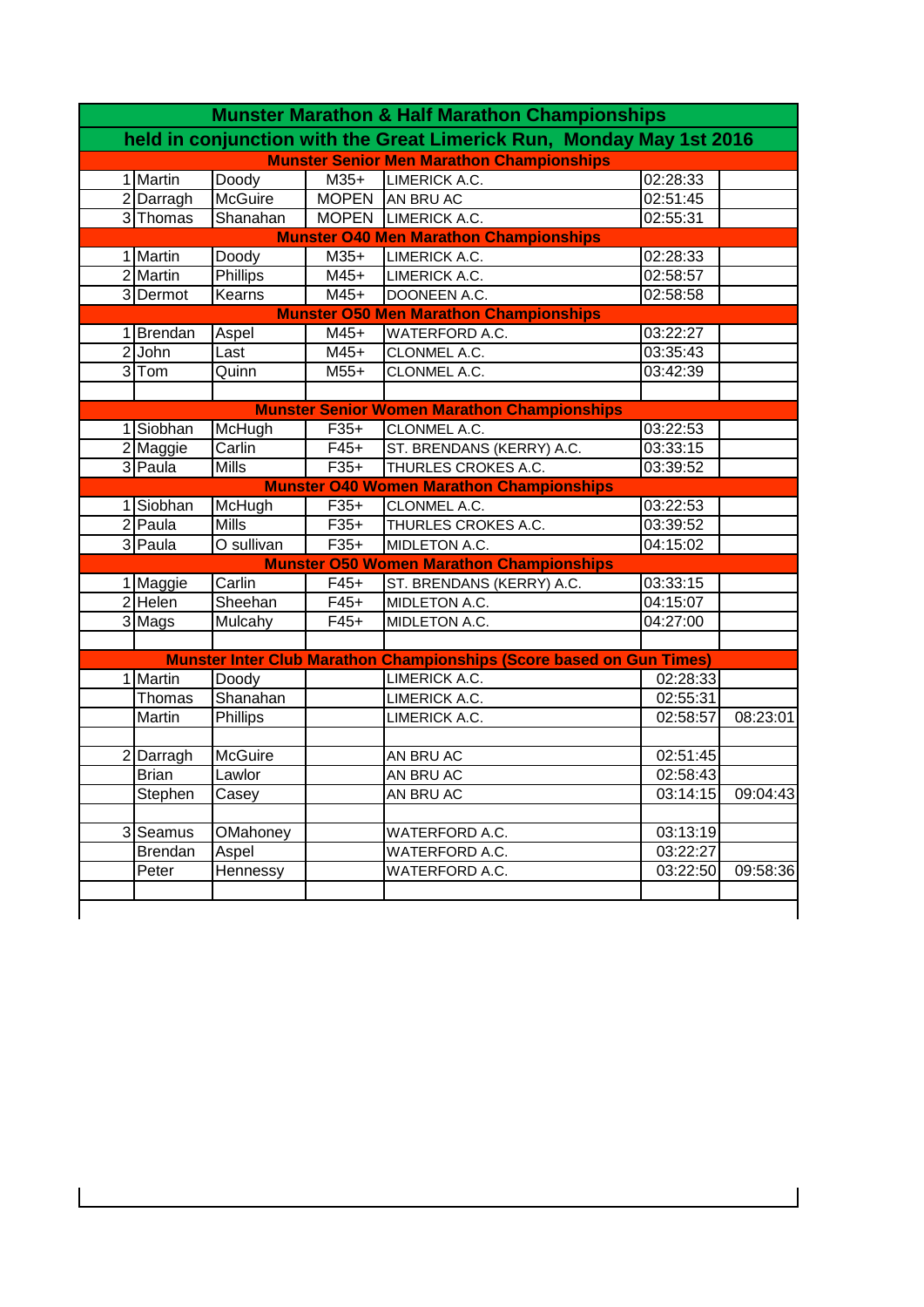| <b>Munster Senior Men Half Marathon Championships</b> |                                                    |                |              |                                                                           |          |          |  |  |
|-------------------------------------------------------|----------------------------------------------------|----------------|--------------|---------------------------------------------------------------------------|----------|----------|--|--|
|                                                       | 1 Philip                                           | <b>Harty</b>   | $M35+$       | West Waterford AC                                                         | 01:09:46 |          |  |  |
|                                                       | $2$ Brian                                          | Hegarty        | $M35+$       | Leevale AC                                                                | 01:12:24 |          |  |  |
|                                                       | 3 Denis                                            | Shanahan       | $M35+$       | Thurles Crokes AC                                                         | 01:14:09 |          |  |  |
| <b>Munster O40 Men Half Marathon Championships</b>    |                                                    |                |              |                                                                           |          |          |  |  |
|                                                       | 1 Denis                                            | Shanahan       | $M35+$       | Thurles Crokes AC                                                         | 01:14:09 |          |  |  |
|                                                       | 2 Finbarr                                          | O dwyer        | $M35+$       | Leevale AC                                                                | 01:15:04 |          |  |  |
|                                                       | 3 Pat                                              | O Connor       | $M45+$       | EAGLE A.C.                                                                | 01:20:36 |          |  |  |
|                                                       | <b>Munster O50 Men Half Marathon Championships</b> |                |              |                                                                           |          |          |  |  |
|                                                       | 1 Ronan                                            | <b>Boland</b>  | M45+         | EAGLE A.C.                                                                | 01:20:13 |          |  |  |
|                                                       | 2 John                                             | Cahill         | $M45+$       | ST. JOHNS (CLARE) A.C.                                                    | 01:23:31 |          |  |  |
|                                                       | 3 Liam                                             | <b>Butler</b>  | $M55+$       | DUNDRUM A.C.                                                              | 01:29:14 |          |  |  |
|                                                       |                                                    |                |              |                                                                           |          |          |  |  |
|                                                       |                                                    |                |              | <b>Munster Senior Women Half Marathon Championships</b>                   |          |          |  |  |
|                                                       | 1 Aoife                                            | Cooke          | <b>FOPEN</b> | Youghal AC                                                                | 01:19:46 |          |  |  |
|                                                       | 2 Nollaigh                                         | ONeill         | $F35+$       | Leevale AC                                                                | 01:21:17 |          |  |  |
|                                                       | 3 Hannah                                           | Fothergill     |              | FOPEN Limerick AC                                                         | 01:24:17 |          |  |  |
|                                                       |                                                    |                |              | <b>Munster O40 Women Half Marathon Championships</b>                      |          |          |  |  |
|                                                       | 1 Nollaigh                                         | ONeill         | $F35+$       | Leevale AC                                                                | 01:21:17 |          |  |  |
|                                                       | 2Dolores                                           | Duffy          | $F45+$       | <b>WATERGRASSHILL A.C.</b>                                                | 01:33:29 |          |  |  |
|                                                       | 3 Yvonne                                           | Deegan         | $F35+$       | LIMERICK COUNTRY CLUB A.C.                                                | 01:35:42 |          |  |  |
|                                                       |                                                    |                |              | <b>Munster O50 Women Half Marathon Championships</b>                      |          |          |  |  |
|                                                       | 1Una                                               | Power          | $F45+$       | AN BRU AC                                                                 | 02:14:12 |          |  |  |
|                                                       | 2 Caroline                                         | <b>Bradley</b> | $F45+$       | DOONEEN A.C.                                                              | 02:15:30 |          |  |  |
|                                                       | 3 Catherine                                        | Ryan           | $F45+$       | LIMERICK COUNTRY CLUB A.C.                                                | 02:18:52 |          |  |  |
|                                                       |                                                    |                |              |                                                                           |          |          |  |  |
|                                                       |                                                    |                |              | Munster Inter Club Half Marathon Championships (Score based on Gun Times) |          |          |  |  |
|                                                       | 1Brian                                             | Hegarty        |              | LEEVALE A.C.                                                              | 01:12:24 |          |  |  |
|                                                       | Finbarr                                            | O dwyer        |              | LEEVALE A.C.                                                              | 01:15:04 |          |  |  |
|                                                       | Nollaigh                                           | ONeill         |              | LEEVALE A.C.                                                              | 01:21:17 | 03:48:45 |  |  |
|                                                       |                                                    |                |              |                                                                           |          |          |  |  |
|                                                       | 2 Niall                                            | O riordan      |              | WEST LIMERICK A.C.                                                        | 01:16:01 |          |  |  |
|                                                       | Gerard                                             | Guina          |              | <b>WEST LIMERICK A.C.</b>                                                 | 01:16:41 |          |  |  |
|                                                       | Liam                                               | Hurrell        |              | WEST LIMERICK A.C.                                                        | 01:27:01 | 03:59:43 |  |  |
|                                                       |                                                    |                |              |                                                                           |          |          |  |  |
|                                                       | 3 Mark                                             | Guerin         |              | LIMERICK A.C.                                                             | 01:22:51 |          |  |  |
|                                                       | Hannah                                             | Fothergill     |              | LIMERICK A.C.                                                             | 01:24:17 |          |  |  |
|                                                       | Nev                                                | Shine          |              | LIMERICK A.C.                                                             | 01:24:36 | 04:11:44 |  |  |
|                                                       |                                                    |                |              |                                                                           |          |          |  |  |